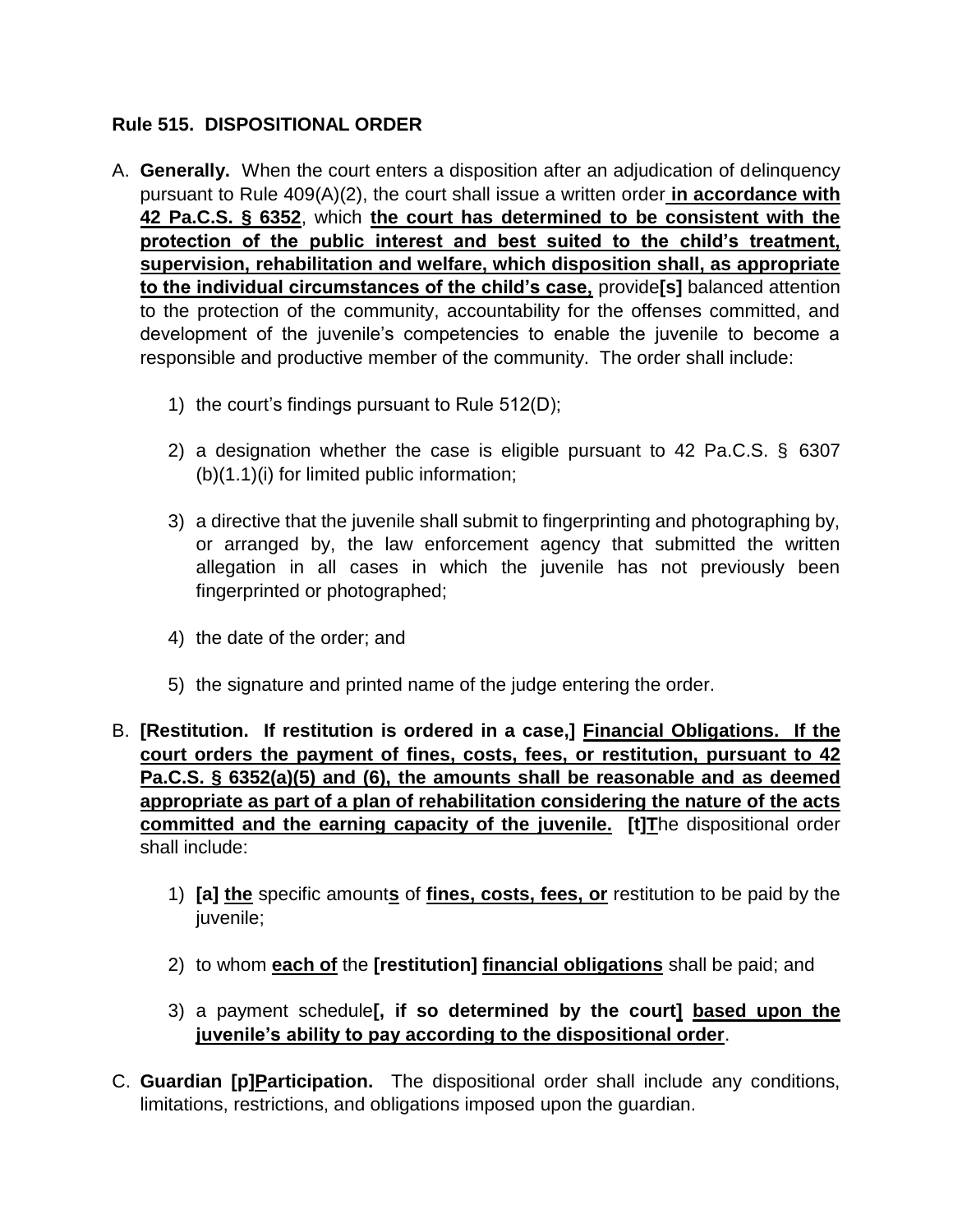D. **Disposition [r]Reporting.** The court shall forward the case disposition to the Juvenile Court Judges' Commission, as required by the Commission.

### **Comment**

# *See* **42 Pa.C.S. § 6352 regarding disposition of a delinquent child.**

Pursuant to paragraph (A)(2), the court is to determine if the case is eligible for limited public information under the requirements of 42 Pa.C.S. § 6307(b)(1.1)(i). *See* 42 Pa.C.S. § 6307(b)(2). When the case is designated, the clerk of courts is to mark the file clearly. For information that is available to the public in those eligible cases, see Rule 160.

*See* 23 Pa.C.S. § 5503 and 42 Pa.C.S. §§ 6308, 6309 & 6310.

**Pursuant to paragraph (B), financial obligations may be imposed as a plan of rehabilitation consistent with the goals of balanced and restorative justice: 1) the protection of the community; 2) the imposition of accountability for offenses committed; and 3) the development of competencies to enable the juvenile to become a responsible and productive member of the community.** *See* **42 Pa.C.S. § 6352(a).**

**In determining the amount of the financial obligation pursuant to paragraph (B), the judge may include a contribution to a restitution fund.** *See* **42 Pa.C.S. §§ 6352(a)(5)-(6). A juvenile's earning capacity can be determined by examining factors including, but not limited to, the juvenile's physical and intellectual capabilities, maturity, education, work history, availability of suitable employment, and the priority of other uses of earnings, including essential goods and services, dependents, and the pursuit of higher education. The court may also order non-financial obligations consistent with the principles of balanced and restorative justice.**

**Assuming the court finds the juvenile has a sufficient earning capacity to impose a reasonable financial obligation, the court should determine the juvenile's present ability to pay the financial obligation in accordance with the payment schedule pursuant to paragraph (B)(3). In determining a payment schedule, the court should include the frequency, amount, and duration of payments. A juvenile with a present ability to satisfy a financial obligation may be placed on an immediate and full payment schedule.**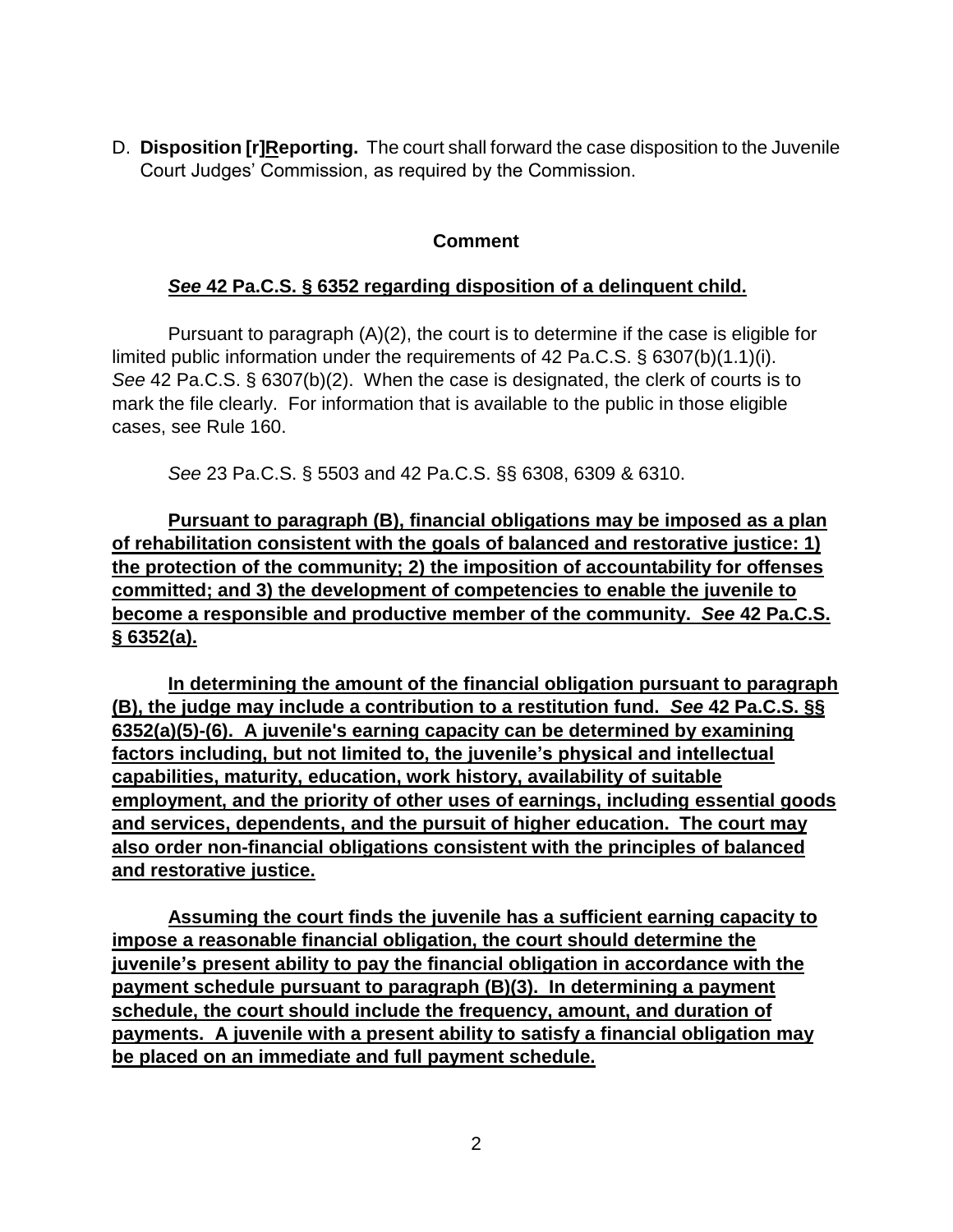**When a disposition is no longer consistent with the goals of balanced and restorative justice, a juvenile's plan of rehabilitation may be changed through a dispositional review hearing and modification of dispositional order, including an adjustment of financial obligations.** *See* **Rule 610(A)-(B).**

**The court shall retain jurisdiction over the juvenile until the juvenile attains 21 years of age, or supervision has been terminated upon completion of the terms of the dispositional order and satisfaction of financial obligations, or otherwise.** *See* **42 Pa.C.S § 6352(a)(5)***; see also* **Rules 630 (Loss of Court Jurisdiction), 631 (Termination of Court Supervision) and 632 (Early Termination of Court Supervision by Motion).**

**[Dispositional orders should comport in substantial form and content to the Juvenile Court Judges' Commission model orders to receive funding under the federal Adoption and Safe Families Act (ASFA) of 1997 (P. L. 105-89). The model forms are also in compliance with Title IV-B and Title IV-E of the Social Security Act. For model orders, see http://www.jcjc.state.pa.us or http://www.dpw.state.pa.us or request a copy on diskette directly from the Juvenile Court Judges' Commission, Room 401, Finance Building, Harrisburg, PA 17120.]**

**Official Note:** Rule 515 adopted April 1, 2005, effective October 1, 2005. Amended August 20, 2007, effective December 1, 2007. Amended July 28, 2009, effective immediately. Amended December 24, 2009, effective immediately. Amended April 29, 2011, effective July 1, 2011. Amended February 13, 2019, effective June 28, 2019. **Amended October 22, 2021, effective April 1, 2022.**

#### *Committee Explanatory Reports:*

 Final Report explaining the provisions of Rule 515 published with the Court's Order at 35 Pa.B. 2214 (April 16, 2005). Final Report explaining the amendments to Rule 515 published with the Court's Order at 37 Pa.B. 4866 (September 8, 2007). Final Report explaining the amendment to Rule 515 published with the Court's Order at 39 Pa.B. 4743 (August 8, 2009). Final Report explaining the amendments to Rule 515 published with the Court's Order at 40 Pa.B. 222 (January 9, 2010). Final Report explaining the amendments to Rule 515 published with the Courts Order at 41 Pa.B. 2413 (May 14, 2011). Final Report explaining the amendments to Rule 515 published with the Court's Order at 49 Pa.B. **916** (**March 2**, 2019). **Final Report explaining the amendments to Rule 515 published with the Court's Order at 51 Pa.B. \_\_ (\_\_ \_\_, 2021).**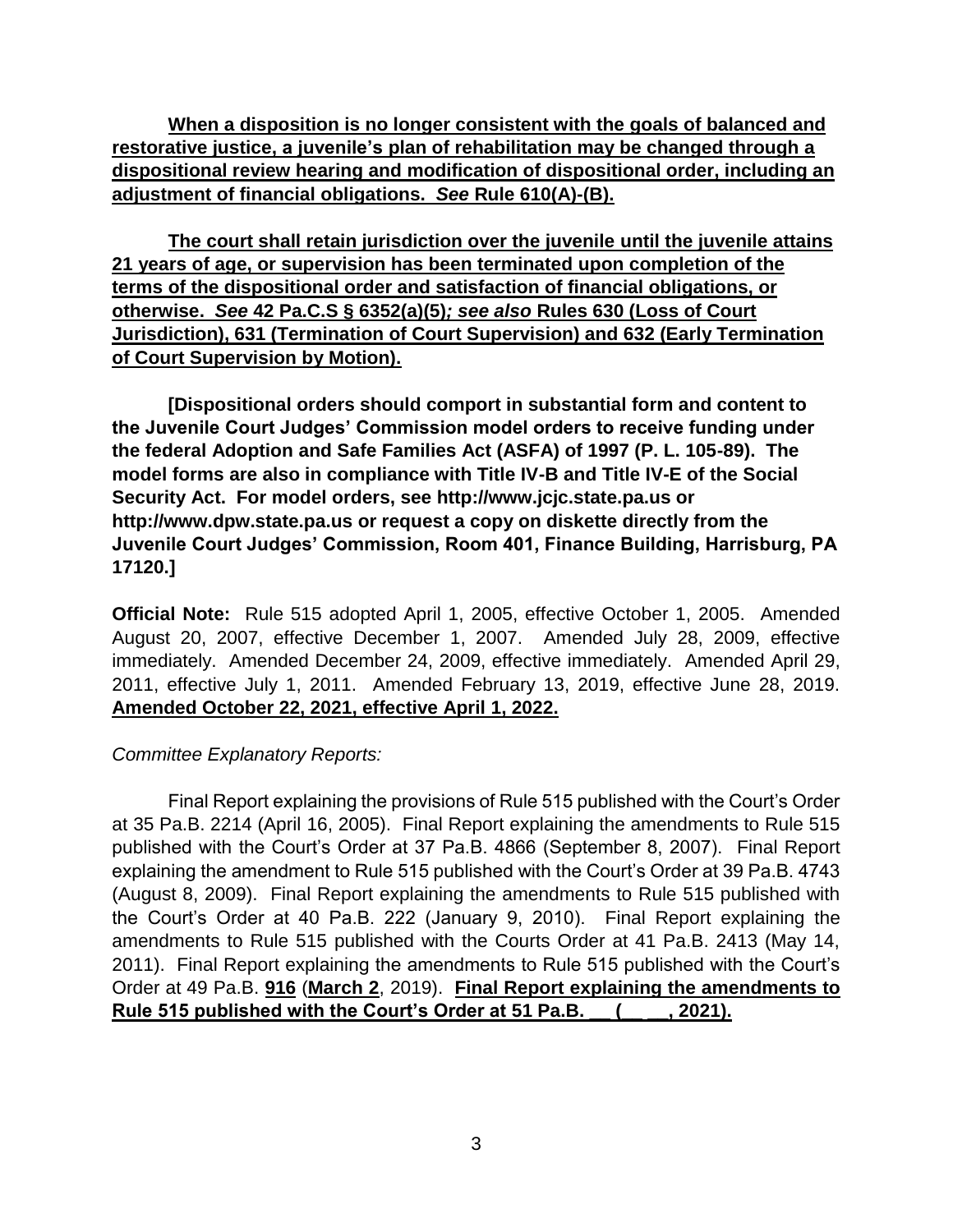# **RULE 610. DISPOSITIONAL AND COMMITMENT REVIEW**

- A. **Dispositional [r]Review [h]Hearing.** The court shall review its disposition and conduct dispositional review hearings for the purpose of ensuring that the juvenile is receiving necessary treatment and services and that the terms and conditions of the disposition are being met.
	- 1) In all cases, the court shall conduct dispositional review hearings at least every six months.
	- 2) In all cases, the juvenile shall appear in person at least once a year.
	- 3) The court may schedule a review hearing at any time.
- B. **[Change in] Modification of Dispositional Order.** Whenever there is a **[request] motion** for a **[change in] modification of** the dispositional order, other than a motion to revoke probation as provided in Rule 612, notice and an opportunity to be heard shall be given to the parties and the victim. **Any outstanding restitution amounts may not be reduced by modification of the dispositional order without specific notice to the victim prior to the hearing that a modification may be ordered.** 
	- 1) The juvenile may be detained pending a court hearing.
	- 2) A detention hearing shall be held within **[seventy-two] 72** hours of the juvenile's detention, if detained.
	- 3) The juvenile shall be given a statement of reasons for the discharge from a placement facility or **[request] motion** for **[change in] modification of** the dispositional order.
	- 4) A review hearing shall be held within **[twenty] 20** days of the discharge from the placement facility or **[request] motion** for **[change in] modification of** the dispositional order.
- C. **Advanced [c]Communication [t]Technology.** A court may utilize advanced communication technology pursuant to Rule 129 for a juvenile or a witness unless good cause is shown otherwise.
- D. **Post-Dispositional Rights.** A colloquy and inquiry of post-dispositional rights shall be conducted when a juvenile is aggrieved by a **[change in] modification of** the dispositional order.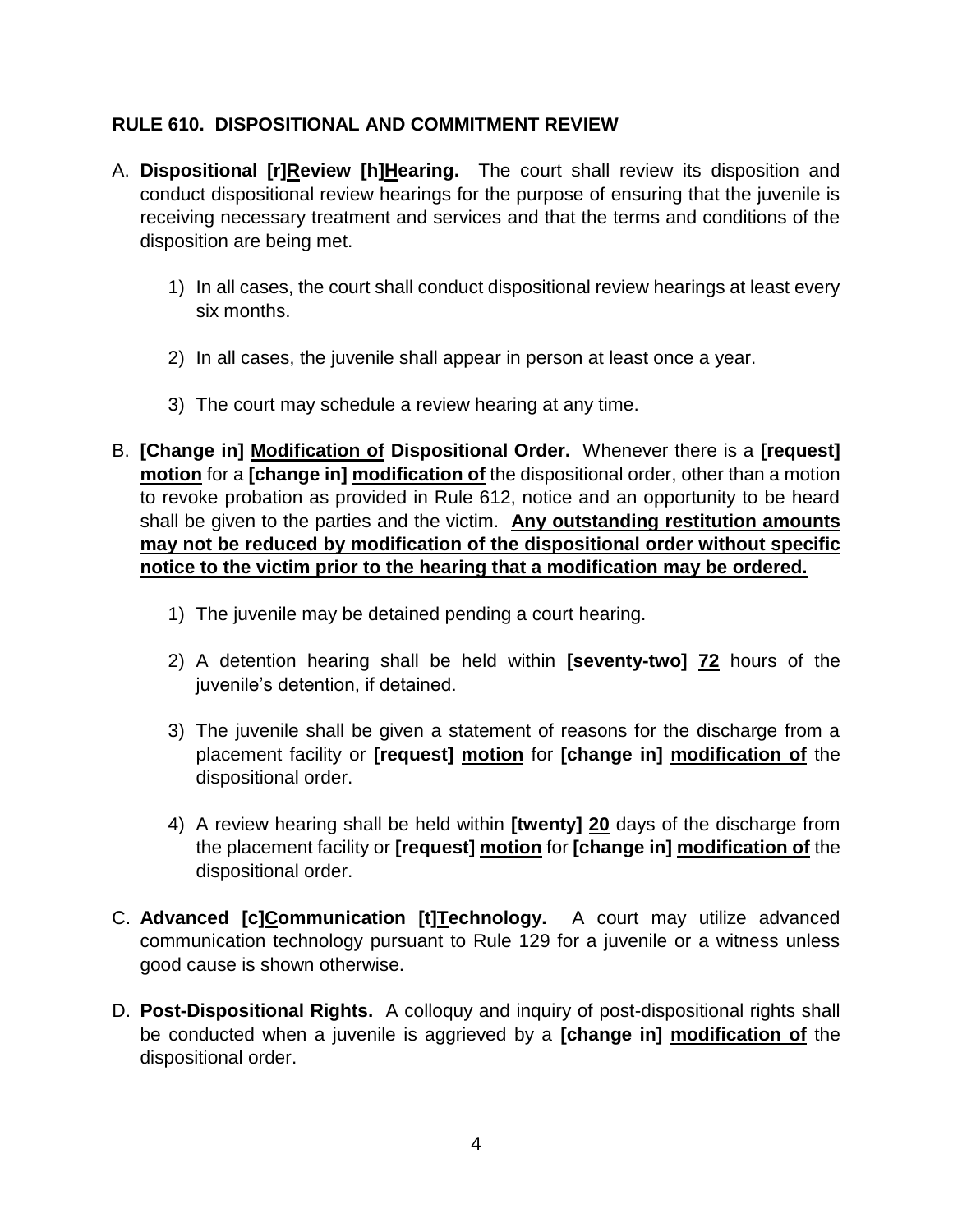#### **Comment**

 At any hearing, if it is determined that the juvenile is in need of an educational decision maker, the court is to appoint an educational decision maker pursuant to Rule 147.

 Under paragraph (A), the court is to conduct dispositional review hearings as frequently as necessary to ensure that the juvenile is receiving necessary treatment and services and that the terms and conditions of the disposition are being met. *See* Rule 800.

 When conducting a dispositional review hearing, the court is to ensure that the disposition continues to provide balanced attention to the protection of the community, the imposition of accountability for offenses committed, and the development of competencies to enable the juvenile to become a responsible and productive member of the community. **A change in the plan of rehabilitation may result in the adjustment of financial obligations imposed pursuant to Rule 515. An "adjustment" is not intended to invite the imposition of increased fines, fees, or costs after disposition.**

 Nothing in this rule prohibits the juvenile from requesting an earlier review hearing. The juvenile may file a motion requesting a hearing when there is a need for change in treatment or services.

 Additionally, nothing in this rule is intended to prohibit the emergency transfer of a juvenile from a placement facility to a detention facility pending reconsideration of the dispositional order**,** and this rule is not intended to preclude a motion for modification of a dispositional order after the juvenile has been detained.

 Under paragraph (B), the attorney for the Commonwealth or its designee is to notify the victim of the date, time, place, and purpose of the review hearing. Prior to ordering the **[change in] modification of** the dispositional order, the court is to give the victim an opportunity to submit an oral and/or written victim-impact statement if the victim so chooses. *See* Victim**[']**s Bill of Rights, 18 P.S. §**§** 11.201 *et seq*. **Whenever a motion seeks a reduction of outstanding restitution, the victim should be given specific notice of the relief sought prior to the hearing. A court may not order a downward adjustment of outstanding restitution without first ensuring that notice was given to the victim of the possibility that such an adjustment was specifically being considered at the dispositional review hearing.**

 Any persons may be subpoenaed to appear for the hearing. *See* Rule 123 and 42 Pa.C.S. § 6333. However, nothing in these rules requires the attendance of the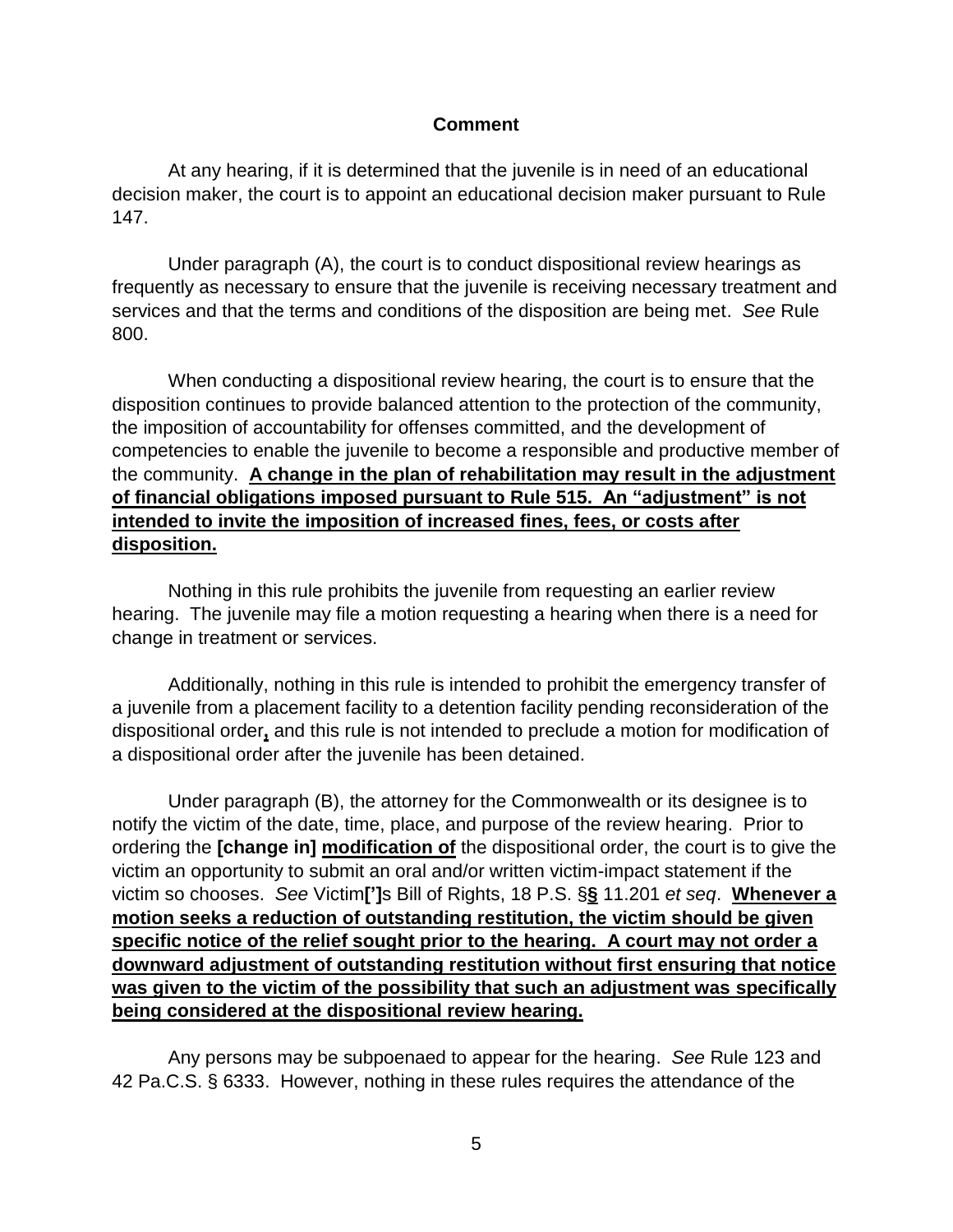victim unless subpoenaed. If the victim is not present, the victim is to be notified of the final outcome of the proceeding.

 Some placement facilities are hours away from the dispositional court. Paragraph (C) allows a hearing to be conducted via teleconferencing, two-way simultaneous audio-visual communication, or similar method. The juvenile is to be afforded all the same rights and privileges as if the hearing was held with all present in the courtroom.

 If a juvenile is detained or placed, the juvenile is to be placed in a detention facility or placement facility, which does not include a county jail or state prison. See Rule 120 and its Comment for definitions of ''detention facility'' and ''placement facility.''

 For the colloquy and inquiry of post-dispositional rights, see Rule 512(C). If a change in disposition results in an out-of-home placement, then the court should also explain to the juvenile the availability of review of the out-of-home placement pursuant to Pa.R.A.P. **[1770]1612**.

**Official Note:** Rule 610 adopted April 1, 2005, effective October 1, 2005. Amended December 30, 2005, effective immediately. Amended April 21, 2011, effective July 1, 2011. Amended April 29, 2011, effective July 1, 2011. Amended May 26, 2011, effective July 1, 2011. Amended June 28, 2013, effective immediately. Amended May 11, 2017, effective October 1, 2017. **Amended October 22, 2021, effective April 1, 2022.**

# *Committee Explanatory Reports:*

Final Report explaining the provisions of Rule 610 published with the Court's Order at 35 Pa.B. 2214 (April 16, 2005). Final Report explaining the revisions of Rule 610 published with the Court's Order at 36 Pa.B. 186 (January 14, 2006). Final Report explaining the amendments to Rule 610 published with the Court's Order at 41 Pa.B. 2319 (May 7, 2011). Final Report explaining the amendments to Rule 610 published with the Court's Order at 41 Pa.B. 2413 (May 14, 2011). Final Report explaining the amendments to Rule 610 published with the Court's Order at 41 Pa.B. 3180 (June 25, 2011). Final Report explaining the amendments to Rule 610 published with the Court's Order at 43 Pa.B. 3938 (July 13, 2013). Final Report explaining the amendments to Rule 610 published with the Court's Order at 47 Pa.B. 2969 (May 27, 2017). **Final Report explaining the amendments to Rule 610 published with the Court's Order at \_\_ Pa.B. 51 (\_\_ \_\_, 2021).**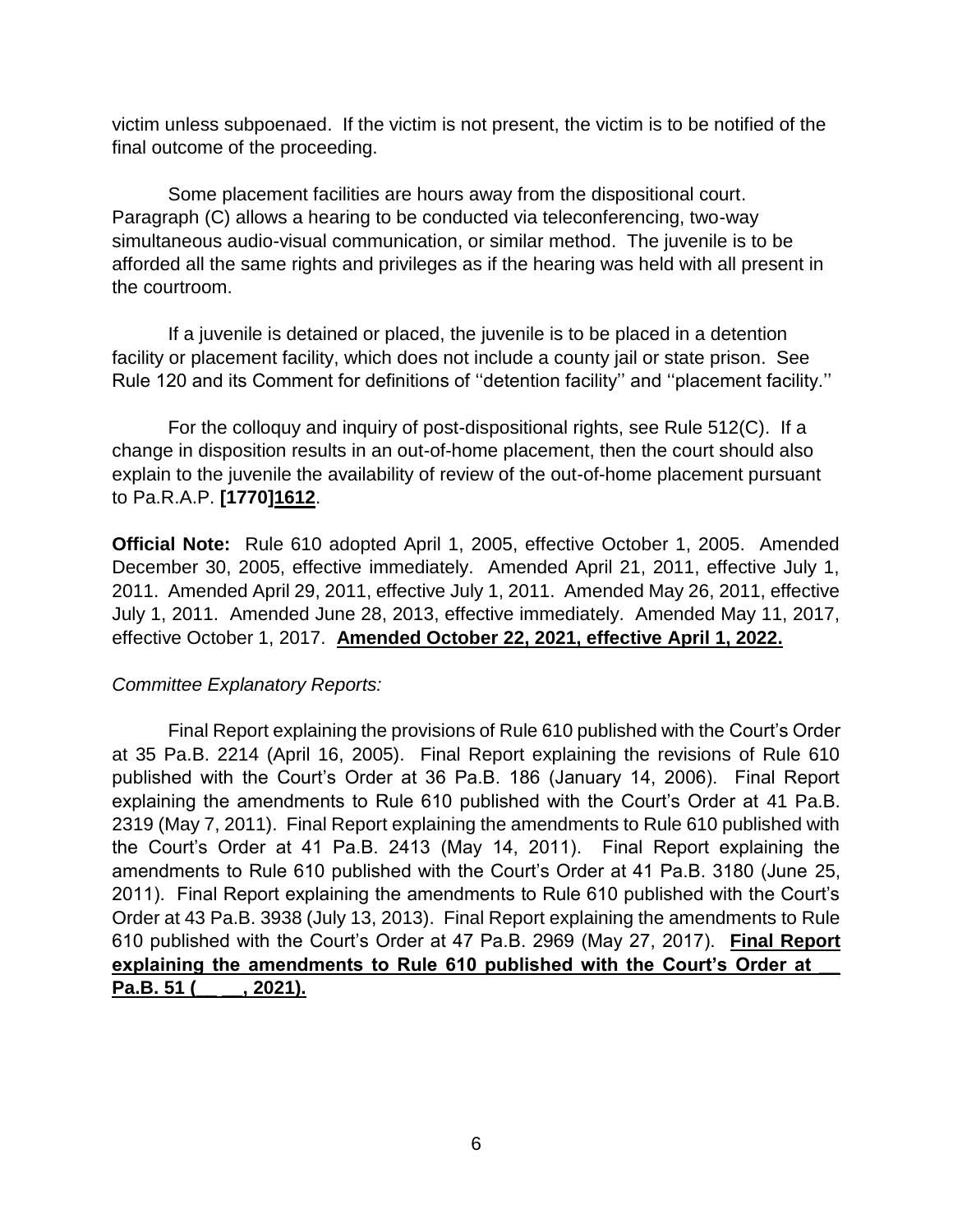# **RULE 612. MODIFICATION OR REVOCATION OF PROBATION**

A. **Filing.** A motion to modify or revoke probation shall be filed in accordance with Rule 345.

### B. **Time of Hearing on the Motion.**

- 1) If the juvenile is detained, the hearing on the motion shall be held within ten days of the detention hearing.
- 2) If the juvenile is not detained, the hearing on the motion shall be held promptly.
- C. **Modification.** If the court modifies the dispositional order, the court shall state the grounds for the modification and shall issue a new dispositional order in accordance with Rule 515.
- D. **Advanced Communication Technology.** A court may utilize advanced communication technology pursuant to Rule 129 for a juvenile or a witness unless good cause is shown otherwise.
- E. **Post-Dispositional Rights.** A colloquy and inquiry of post-dispositional rights shall be conducted when a juvenile is aggrieved by a change in the dispositional order.

#### **Comment**

 A juvenile should be afforded due process before probation can be revoked. *Cf. Gagnon v. Scarpelli*, 411 U.S. 778 (1973); *Morrissey v. Brewer*, 408 U.S. 471 (1972). A juvenile's probation cannot be revoked simply on the grounds of hearsay evidence. *In re Davis*, 586 A.2d 914 (Pa. 1991).

 If a juvenile is over the age of eighteen, under the age of twenty-one, and is alleged to have violated the terms of probation, the juvenile, if detained, is to be placed in a detention facility. *See* Rule 120 and its Comment for definitions of ''detention facility," which does not include a county jail or state prison, and "juvenile," which includes a person who has attained ten years of age and is not yet twenty-one years of age who is alleged to have committed a delinquent act before reaching eighteen years of age or who is alleged to have violated the terms of juvenile probation prior to termination of juvenile court supervision.

For detention procedures, see Rules 240 through 243.

For dispositional orders, see Rule 515.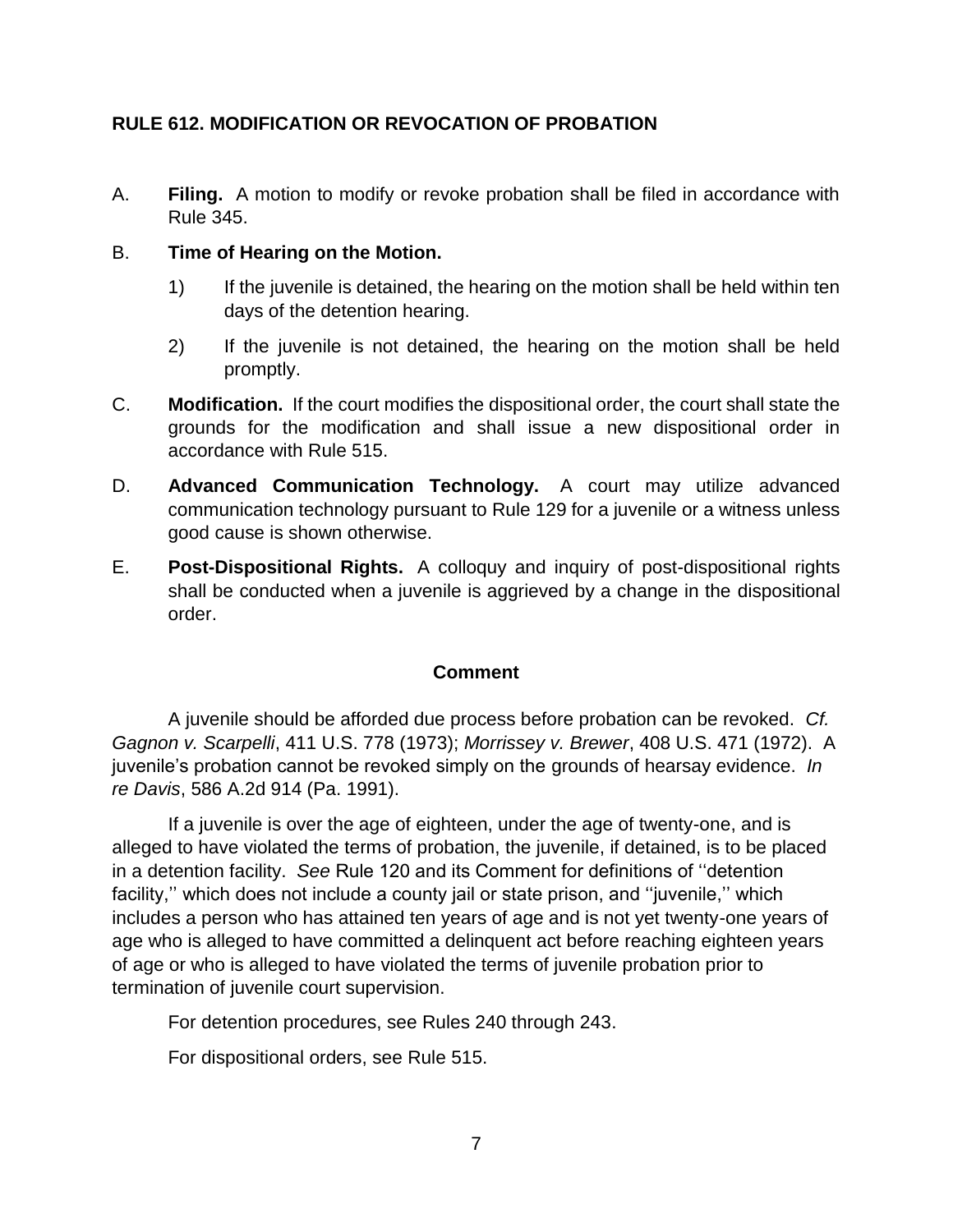**Whenever a motion seeking to modify probation also seeks a reduction of outstanding restitution, the victim should be given specific notice of the relief sought prior to the hearing. A court may not order a downward adjustment of outstanding restitution without first ensuring that notice was given to the victim of the possibility that such an adjustment was specifically being considered at the hearing.** *See* **Pa.R.J.C.P. 610(B).**

For the use of advanced communication technology, see Rule 129.

 For the colloquy and inquiry of post-dispositional rights, see Rule 512(C). If a change in disposition results in an out-of-home placement, then the court should also explain to the juvenile the availability of review of the out-of-home placement pursuant to Pa.R.A.P. **[1770]1612**.

**Official Note:** Rule 612 adopted April 1, 2005, effective October 1, 2005. Amended March 5, 2013, effective immediately. Amended June 28, 2013, effective immediately. Amended May 11, 2017, effective October 1, 2017. **Amended October 22, 2021, effective April 1, 2022.**

### *Committee Explanatory Reports:*

 Final Report explaining the amendments to Rule 612 published with the Court's Order at 43 Pa.B. 1551 (March 23, 2013). Final Report explaining the amendments to Rule 612 published with the Court's Order at 43 Pa.B. 3938 (July 13, 2013). Final Report explaining the amendments to Rule 612 published with the Court's Order at 47 Pa.B. 2969 (May 27, 2017). **Final Report explaining the amendments to Rule 612 published with the Court's Order at 51 Pa.B. \_\_ (\_\_ \_\_, 2021).**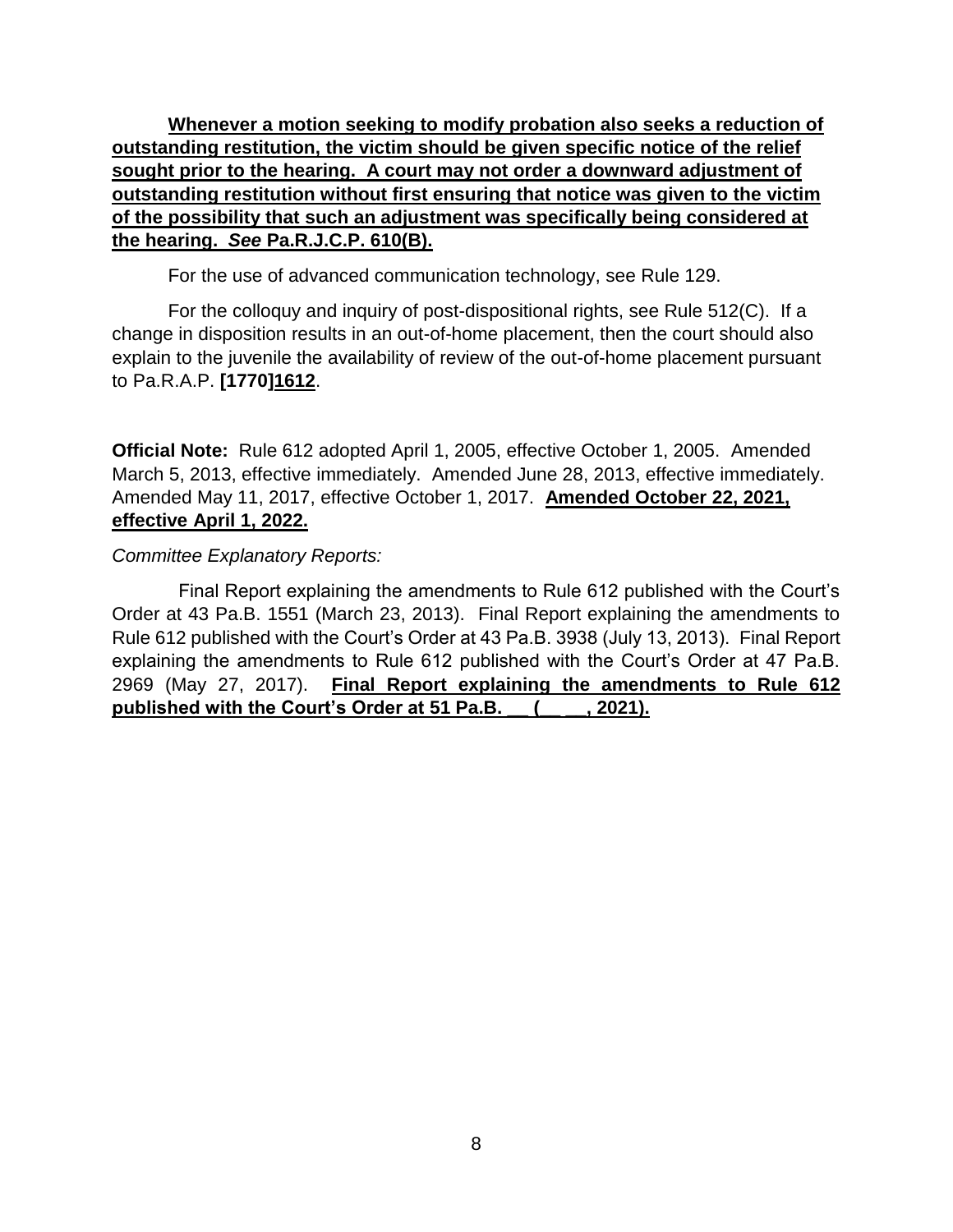# **Rule 632. Early Termination of Court Supervision by Motion**

A. **Motion.** Any party may move for early termination of court supervision. The motion shall state with specificity why early termination is sought and why the requirements of Rule 631(A) have not been met.

### B. **Notice.**

- 1) In addition to the service requirements of Rule 345, any party moving for early termination shall serve the motion on the juvenile probation officer.
- 2) The victim shall be provided notice of the motion for early termination of court supervision.

# C. **Objection.**

- 1) A party or the juvenile probation officer may object to the motion under paragraph (A) and request a hearing.
- 2) Such objection shall be made within **[thirty] 30** days of the date of the motion; otherwise, objections are deemed waived.

# D. **Court's [d]Determination.** The court shall:

- 1) rule on the motion and any objections without a hearing; or
- 2) schedule a hearing.
- E. **Hearing.** If objections have been made pursuant to paragraph (C) **[and/]**or the court has determined a hearing is necessary, the court shall hold a hearing and give each party, the victim, and the juvenile probation officer an opportunity to be heard before the court enters its final order.
- F. **Termination.** When the requirements of paragraphs (A) through (E) have been met and the court is satisfied that there **[are] is a** compelling reason**[s]** to discharge the juvenile prior to the completion of the requirements of Rule 631(A), the court may order an early discharge of the juvenile from its supervision.

#### **Comment**

 If a party has moved for early termination of court supervision of a juvenile pursuant to paragraph (A) or the court has scheduled a hearing pursuant to paragraph